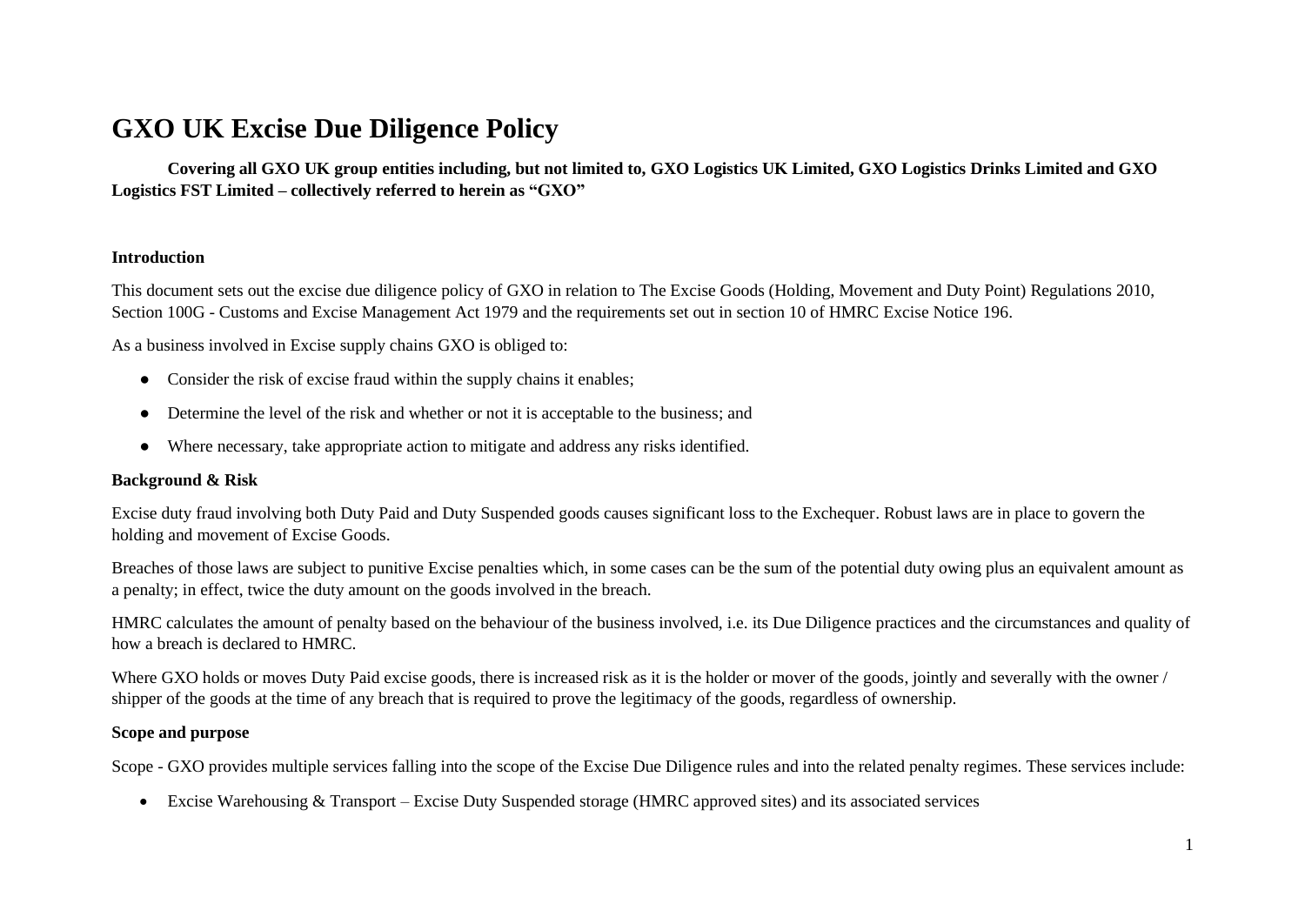• Holding and movement of Duty Paid Excise Goods

Purpose – to provide defining principles and criteria for prevention of:

- Potential loss to the Exchequer
- Damage to GXO's HMRC Risk Profile by exposure of GXO to punitive action by HMRC
- Commercial reputational damage to GXO

## **Notes on implementation:**

HMRC's Excise Due Diligence measures are summarised in the Excise DD Comparator tool available from GXO UK Tax Team.

Duty Suspended / Duty Paid:

The Duty Suspended environment relies on statutory controls embedded in the terms and conditions of the Excise / Customs Warehouse approvals and as such, presents less risk than holding or moving goods claimed to be Excise Duty Paid.

The Duty Paid environment presents a less manageable risk by virtue of the requirement for proof of duty-payment and the fact that there are few statutory controls on their movement and storage.

To minimise exposure to risk of heavy penalties in the event of goods held or moved by GXO not being of Duty Paid origin, GXO must implement a level of Due Diligence before agreeing to hold or move such goods.

Effective implementation and monitoring of these due diligence measures should **minimise the risk** to GXO however, anything less than documentary proof of duty payment for each alcohol shipment carries a potential risk equal to twice the duty value of the volumes held or moved.

# **Policy Implementation**

# **Action Required - Excise Duty Paid Goods**

- Where holding or movement of any UK Excise Duty Paid product is requested by a customer, the service must not be undertaken before:
	- A full Briefing Paper process (for new customers) to cover financial / business integrity. If any customer falls below the optimum standard for Onboarding to GXO services, they must not be considered for any service involving alcohol.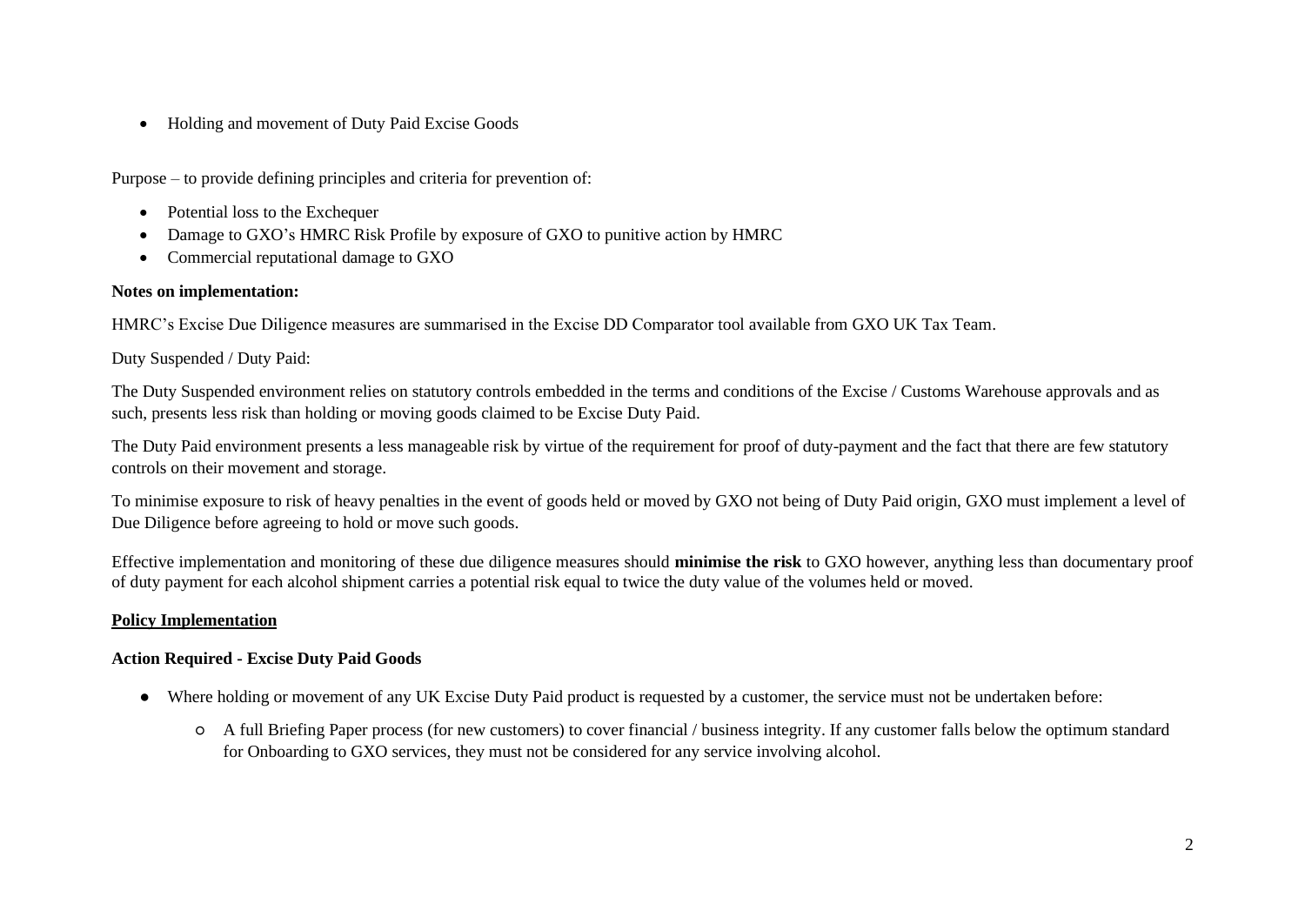- The customer agrees a satisfactory form of evidence of UK Excise Duty payment to be provided for each by order / load / product and, not before provision to and, checking of the evidence by GXO and,
- $\circ$  Inclusion of dedicated indemnities in the contract / agreement, whether new agreement or existing
- The customer has shared its own Excise Due Diligence Policy with GXO
- **Evidence –**
	- o **Duty Paid -** Documentary evidence of the payment of excise duty must be obtained where possible for all alcohol deemed Duty Paid before being held or moved by GXO. Excise goods for customers manufacturing in the UK may be held or moved by GXO on presentation of an undertaking from the customer that the goods are duty paid.

Where an GXO customer purchases duty-paid alcohol from a third party that has no relevant commercial relationship with GXO, only standard forms of evidence of duty payment, as detailed in appendix 1, should be accepted.

o **Duty Suspended** - For alcohol held or moved by GXO deemed duty suspended from an excise warehouse, from import or from UK manufacturer, GXO should obtain a copy of the despatching warehouse's HMRC approval certificate or at least the warehouse authorisation number and verify this against the 'System of Exchange of Excise Data' (SEED) as a minimum. (Standard Excise Warehousing practice).

# • **Knowing the customer, assessing the risk, evidence required.**

- o Given the risk of non-payment of excise duty in the duty paid supply chain, **comprehensive due diligence procedures** must be performed on all alcohol customers to ensure they are reputable and of good commercial and financial standing. Many elements of the due diligence will exist within the standard customer on-boarding process. See the Excise Due Diligence Comparator.
- o The variety of supply methods in the alcohol industry can be broadly categorised as follows:
	- Direct from UK manufacture where the manufacturer pays excise duty at point of finished product
		- o LOW RISK
			- Evidence available at manufacture
	- Direct from import where excise duty is paid with the UK import declaration
		- o MEDIUM RISK
			- Evidence is the import declaration
	- From sole distributor / brand owner / wholesaler / known agent or broker where willing and able to provide evidence
		- o MEDIUM RISK
			- Evidence of original payment can be any of the above or a Warehouse Removal Warrant for the stock
	- From unverified or "grey" supplier as above high risk
		- $O$  HIGH RISK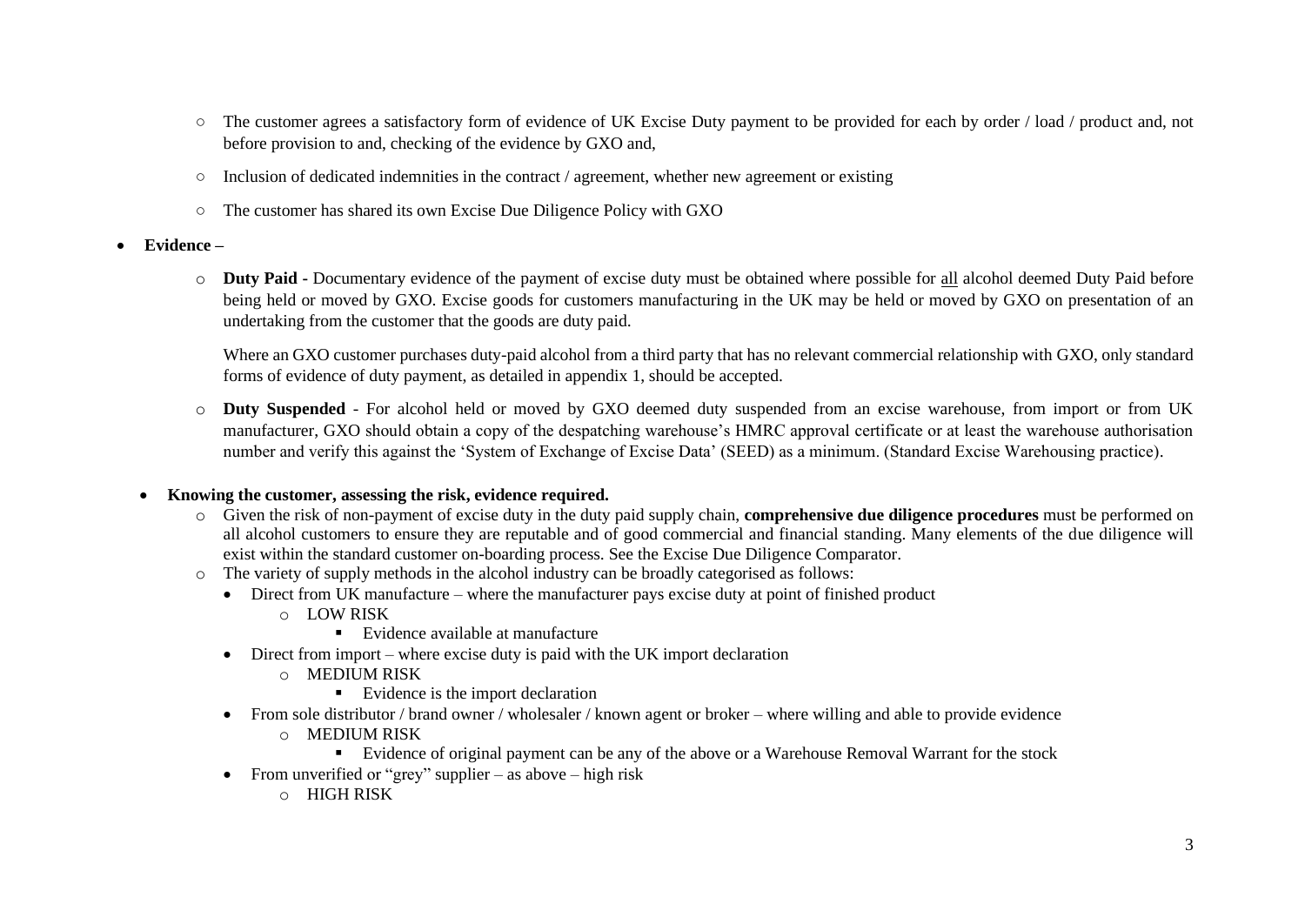▪ Evidence of original payment can be any of the above or a Warehouse Removal Warrant for the stock

#### • **Indemnities**

- o **I**n all cases, Excise customers whether duty-paid or duty-suspended must provide an indemnity protecting GXO from penalty and duty debt in any circumstance where the customer's due diligence fails or, where goods become subject to debt or penalty.
- o Standard "statutory obligation" clauses where linked to a standard liability cap are not adequate.
- o N.B. Limitation No indemnity can protect GXO from penalty action or reputational damage, it can only provide recompense after the fact. For this reason, forms of evidence must be sought in addition to contractual indemnities.
- o Timing all new Excise contracts and all amendments and renewals must include the appropriate indemnity.
- **During service provision:**
	- Invoices or commercial documentation, where received with incoming duty paid goods, must clearly state on the invoice "**We, [suppliers name], confirm that Excise Duty has been paid on the goods described**".
	- Where a third-party transporter makes delivery to GXO premises of duty paid alcohol, GXO must retain copies of the official transport delivery documents of the third party showing that the goods were delivered directly to an GXO premises.
	- Where **alcohol is imported to the UK**, a copy of the UK customs declaration must be obtained proof of UK customs clearance and Excise Duty payment at import. Inbound checks must include checking of the customs declaration for the right Tax Codes, goods classification, and payment details
	- Where any Duty Drawback claim is brought to GXO's attention, GXO must see evidence of the original Duty Payment before allowing the goods to leave GXO premises

# **Actions required – DUTY SUSPENDED**:

- Where holding or movement of any UK Excise Duty Suspended product is requested by a customer, the service must not be undertaken before:
	- A full Briefing Paper process (for new customers) to cover financial / business integrity. If any customer falls below the optimum standard for Onboarding to GXO services, they must not be considered for any service involving alcohol.
	- Inclusion of dedicated indemnities in the contract / agreement, whether new agreement or existing
	- Provision by the customer of evidence of eligibility to own and handle Duty Suspended Excise goods (WOWGR Certificate) and evidence of any other Excise registrations in the customer's name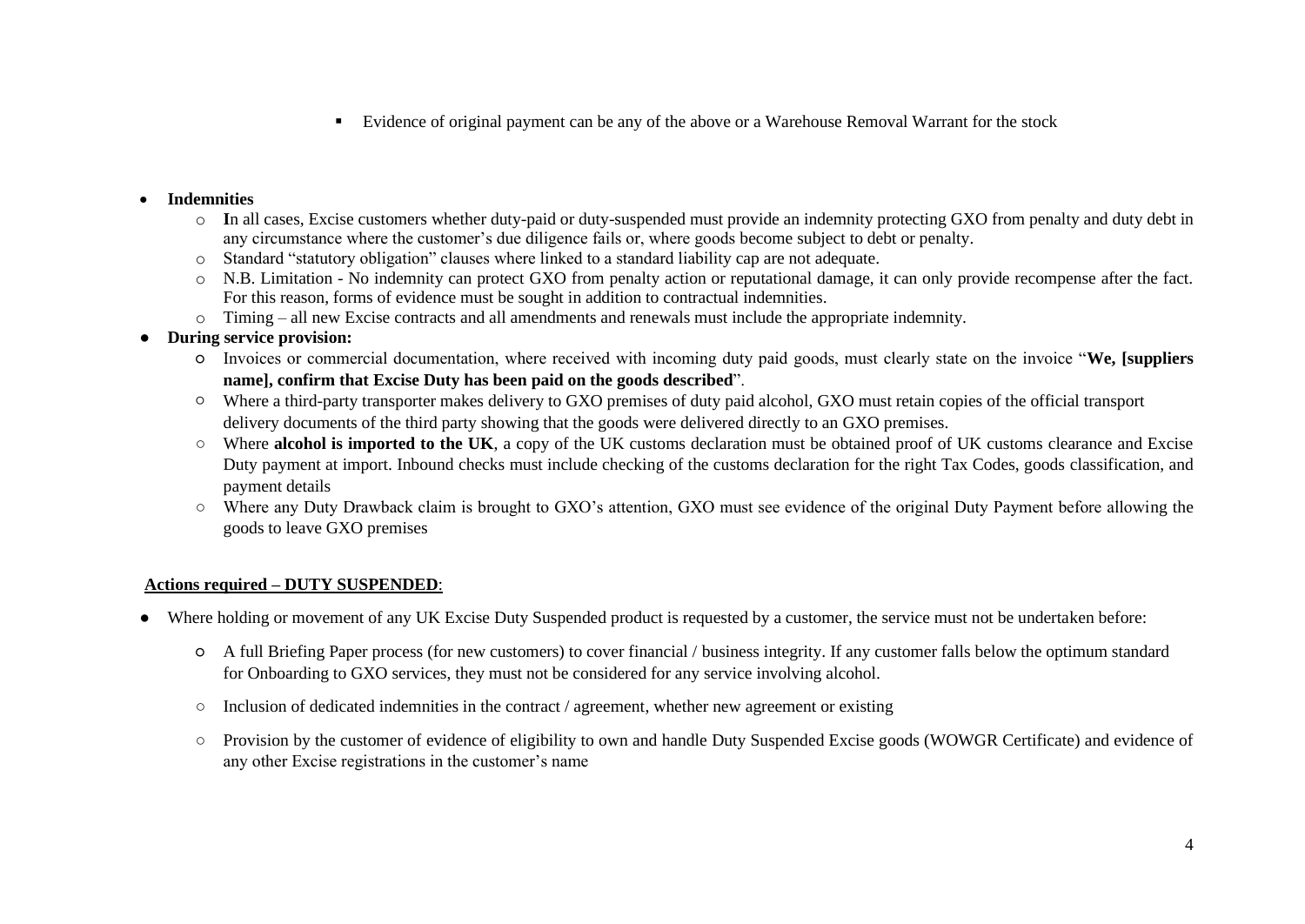- Completion of a "Matrix of Responsibility" (Available from GXO UK Tax Team). This a short-form responsibility document specific to Excise and Customs functions
- Formal agreement on the correct resourcing for the duty management function and associated systems
- During service provision:
	- The terms of the Matrix of Responsibility and those of the Excise / Customs warehouse approvals must be observed at all times (Matrix available from GXO UK Tax Team)

#### • **Non-Compliance and Escalations**

- o Where any of the preconditions of business listed in this policy are not met or where GXO perceives wrongdoing by a customer or potential customer in context of this policy, the issue must be raised immediately with GXO UK Tax Team (Customs & Excise Function).
- o Under circumstances where criminal negligence or criminal intent is suspected, GXO is obliged to escalate its concerns direct to HMRC via the GXO UK Tax Team.
- o Where a new or existing customer fails to comply with the requirements set out in this policy, GXO may be obliged to refuse new services or cease existing ones. Such decisions will be made by the GXO Business Unit Director on the advice of the GXO UK Tax Team.
- o In instances where adequate documentary proof of duty payment is unavailable and / or the due diligence at on-boarding proves unsatisfactory to the extent that <GXO UK Tax Team or other senior stakeholder> deem the risk as unacceptable, then alcohol should not be moved for that customer.
- o Evidence of due diligence checks undertaken and resulting actions, should be maintained in the client file indefinitely

# • **Continuous Compliance Monitoring**

- o In order to assure compliance with all the terms and conditions of Excise Warehousing approvals, the following controls are to be implemented:
	- i. Monthly Compliance reports for Excise and Customs Warehouses mandatory returns confirming completion of all HMRC reports and processes
	- ii. Annual Compliance Audits mandatory audit of every Customs and/or Excise Warehouse deep functional compliance (Copies of both available from GXO UK Tax Team)

# • **Education – Duty-Paid and Duty-Suspended**

- o All GXO staff involved in Alcohol supply chains, from the client onboarding team to warehouse management, staff and drivers must be made aware of the risks of working in the excise supply chain.
- o All staff should have the knowledge and confidence to raise any concerns regarding clients, products or anything unusual in the alcohol supply chain, without fear of being disadvantaged as a result.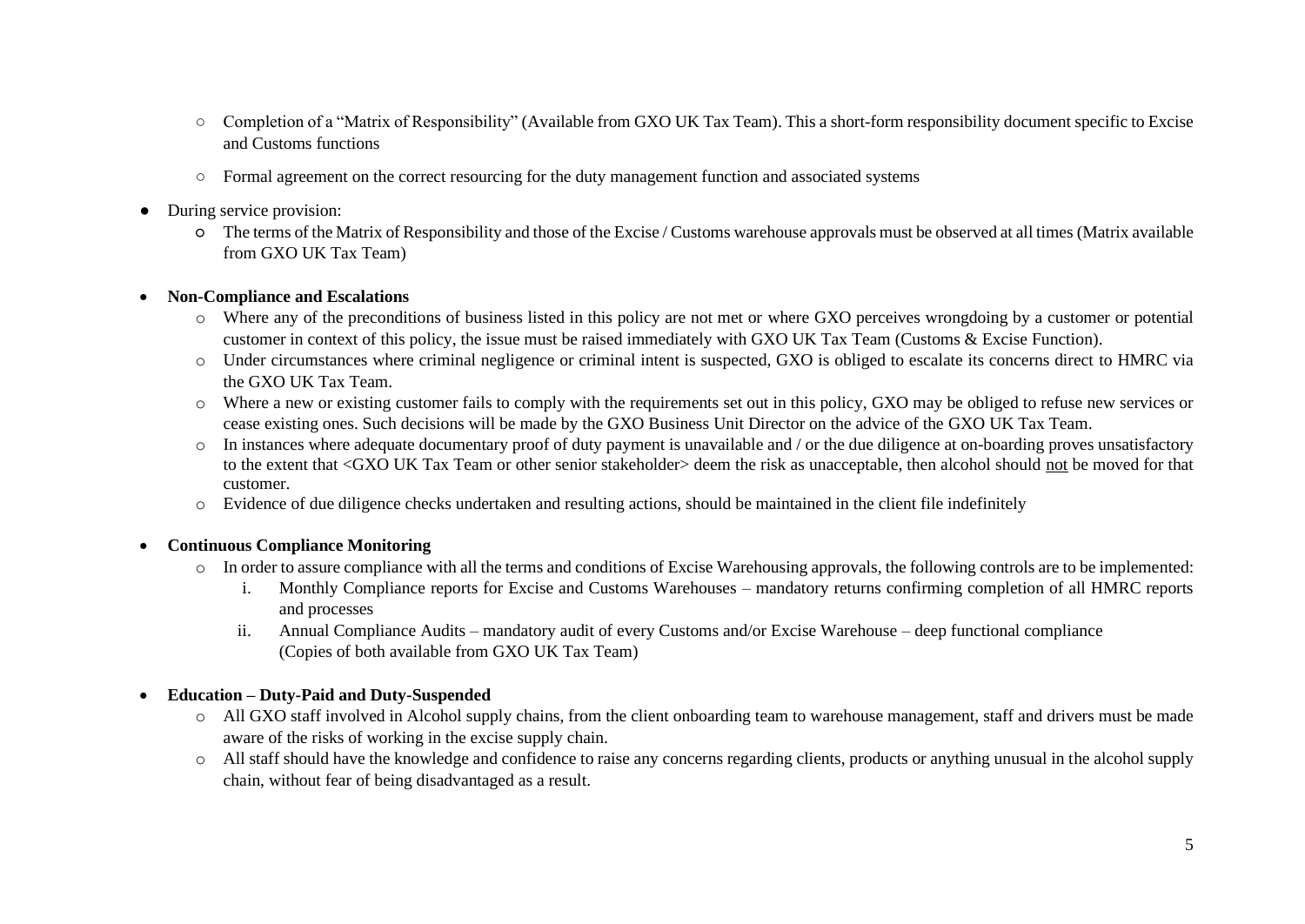o All staff should have a clearly defined method of easily raising concerns to management and senior management, as appropriate. It is often the staff working with products, or in customer facing roles who will see the first signs of any unusual activity.

Records of all checks done should be kept in the client file indefinitely, including noting where issues have been found and how these have been acted upon.

# **Appendix 1 - Acceptable proof of duty payment (UK HMRC)**

| <b>Jurisdiction</b> | <b>Document</b><br>reference | <b>Documentation</b>                                                                                                                                                                                                                                                                                                                     |
|---------------------|------------------------------|------------------------------------------------------------------------------------------------------------------------------------------------------------------------------------------------------------------------------------------------------------------------------------------------------------------------------------------|
| <b>UK HMRC</b>      | W <sub>5</sub>               | For Alcohol removed from an excise warehouse to home use - Confirms that duty has been paid (or for UK)<br>spirits producers to release to the UK Market)                                                                                                                                                                                |
|                     | W <sub>5</sub> D             | For Alcohol removed for home use where duty is paid through a deferred payment account (or for UK spirits<br>producers to release to the UK Market)                                                                                                                                                                                      |
| EX46                |                              | Specific monthly return for Beer showing that duty has been paid – Very difficult document to get as the<br>producer usually lodges these – therefore alternative proof such as a letter from the brand owner confirming that<br>duty has been paid on the product/or that they only sell duty paid product to the agent (GXO supplier). |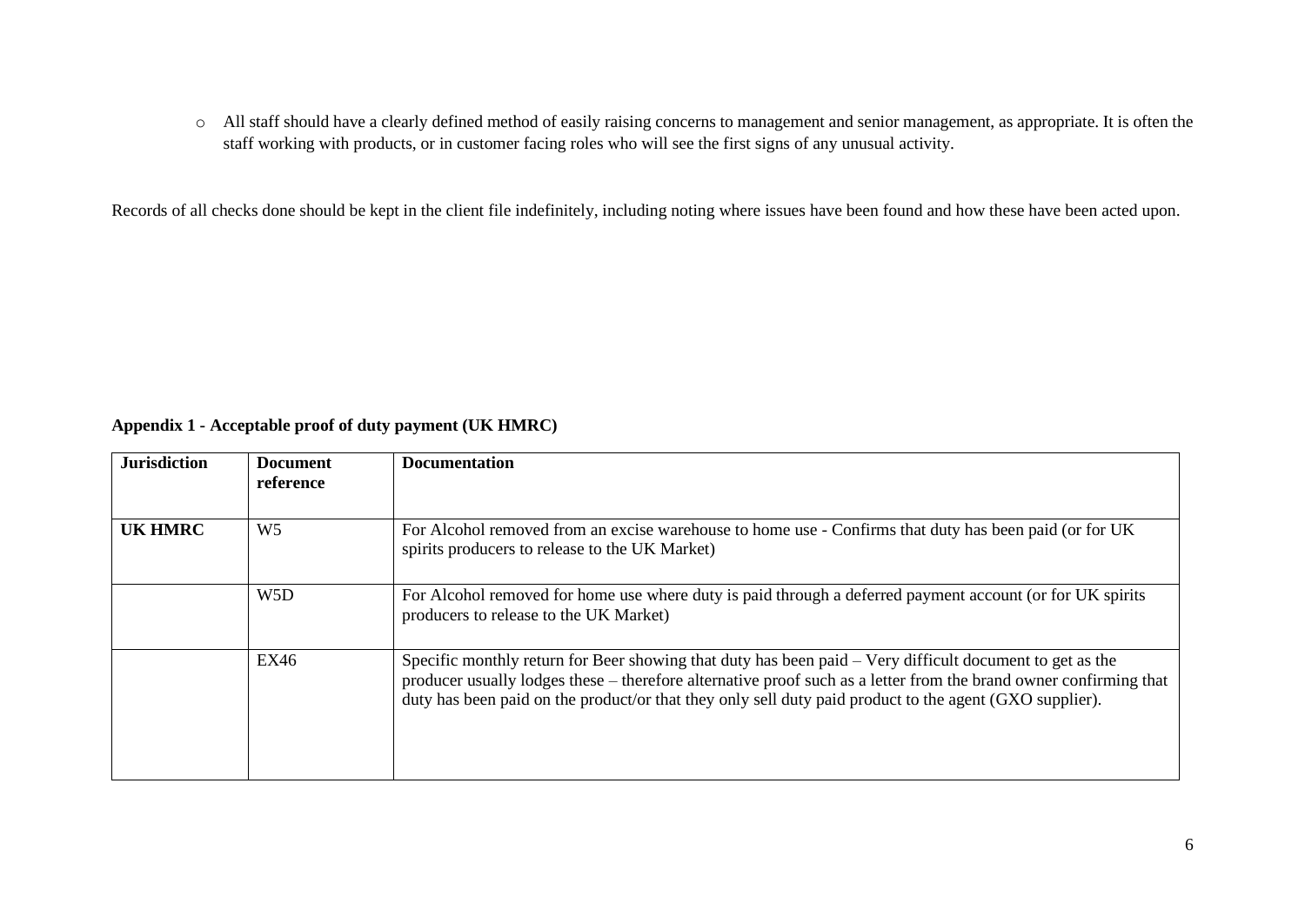| EX606 | Specific monthly return for Wine and Cider Confirms that duty has been paid.                                                                                                                                                                                                     |
|-------|----------------------------------------------------------------------------------------------------------------------------------------------------------------------------------------------------------------------------------------------------------------------------------|
| C88   | If alcohol is imported from outside the UK, request/use the C88 as the proof of customs duty<br>(CCT) payment at the point of entry. The C88 will also identify whether the excise duty was paid<br>at import or the goods were removed to an excise warehouse under suspension. |

# **Appendix 2 - Sample Letter of Indemnity from Alcohol client – please engage with GXO UK Tax Team and Legal Team before seeking to implement with customer**

Dear Sir / Madam,

We (on behalf of the company named below) ("Customer") agree to indemnify GXO and hold GXO harmless from and against all claims, actions, proceedings, and demands which may be brought against GXO or its Group and all losses, liabilities, charges, costs, damages and expenses which GXO or its Group may incur as a result of any investigation carried out by HMRC or any other relevant regulatory body in respect of any Goods held or moved by GXO or its Group on the Customer's (or its Group's) behalf and in respect of which any tax, duty or excise or other statutory payment was liable, but was not paid, or was suspended and then became due, or was otherwise not paid in accordance with Applicable Law, the Excise Regulations or applicable Customs Regulations and such loss will include, but not be limited to, liability for the loss of Goods in the event of detention by or forfeiture to the relevant authority and any loss in value to any Goods due to their detention, any excise or customs duty assessment payable by GXO or its Group and/or any penalty or other costs payable to HMRC or other relevant statutory body by GXO, or other liability that GXO incurs or may incur in connection with the Excise Regulations, Customs Regulations or relevant Applicable Law, or any duty payable by GXO if Goods fail to reach an authorised recipient in all cases and in any circumstances or, are found to have been diverted from due process or, to have breached any other applicable regulation. GXO shall not be liable to the Customer for any duty, or for any fine or penalty levied by HMRC or other relevant statutory body in any circumstances.

Yours,

**Director or equivalent**